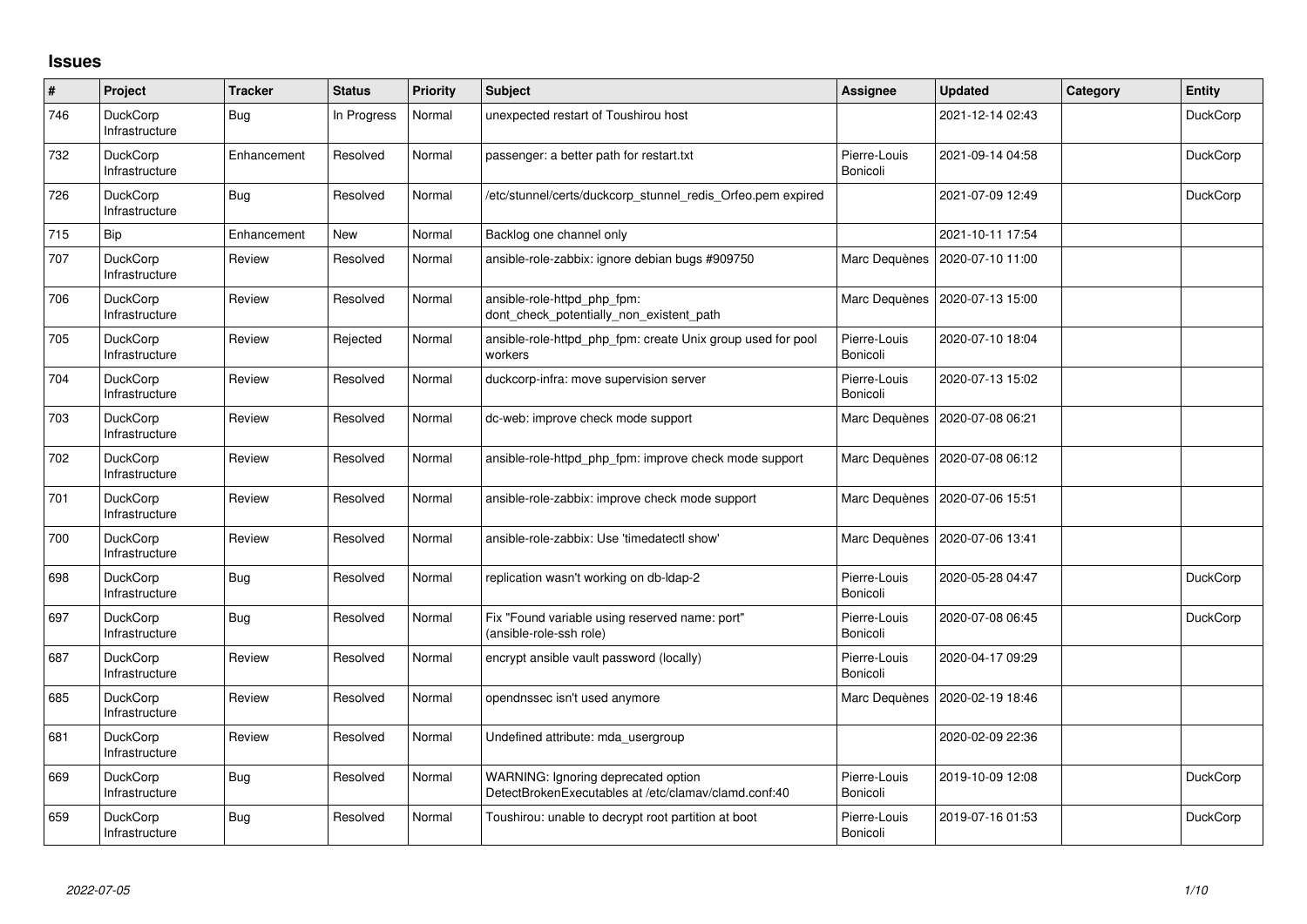| $\#$ | Project                           | <b>Tracker</b> | <b>Status</b> | <b>Priority</b> | <b>Subject</b>                                                                                     | <b>Assignee</b>          | <b>Updated</b>   | Category | <b>Entity</b>   |
|------|-----------------------------------|----------------|---------------|-----------------|----------------------------------------------------------------------------------------------------|--------------------------|------------------|----------|-----------------|
| 653  | <b>DuckCorp</b><br>Infrastructure | <b>Bug</b>     | Resolved      | Normal          | Fix logcheck regex                                                                                 | Pierre-Louis<br>Bonicoli | 2019-05-26 01:44 |          | <b>DuckCorp</b> |
| 635  | DuckCorp<br>Infrastructure        | Bug            | Resolved      | Normal          | invalid group 'prj-bip-webmasters'                                                                 | Marc Dequènes            | 2018-09-11 11:00 |          | DuckCorp        |
| 632  | <b>DuckCorp</b><br>Infrastructure | Review         | Resolved      | Normal          | dropbear in initramfs: ansibilize                                                                  | Pierre-Louis<br>Bonicoli | 2018-11-19 02:45 |          |                 |
| 607  | <b>DuckCorp</b><br>Infrastructure | Enhancement    | Resolved      | Normal          | Reboot Hivane hosted VMs in order to apply configuration<br>updates                                | Pierre-Louis<br>Bonicoli | 2017-10-31 00:13 |          | <b>DuckCorp</b> |
| 562  | <b>DuckCorp</b><br>Infrastructure | Review         | Rejected      | Normal          | Fix "Invalid SCRIPTWHITELIST configuration option:<br>Non-existent pathname: /usr/bin/lwp-request" | Marc Dequènes            | 2017-06-19 16:08 |          |                 |
| 561  | DuckCorp<br>Infrastructure        | Review         | Resolved      | Normal          | hostname and inventory name could differ                                                           | Marc Dequènes            | 2017-06-19 16:21 |          |                 |
| 560  | <b>DuckCorp</b><br>Infrastructure | Review         | Resolved      | Normal          | Use deb.debian.org in sources.list                                                                 | Marc Dequènes            | 2017-06-19 15:51 |          |                 |
| 551  | <b>DuckCorp</b><br>Infrastructure | Review         | Resolved      | Normal          | Orfeo: "sdb1: WRITE SAME failed. Manually zeroing.", branch:<br>disable write same                 | Pierre-Louis<br>Bonicoli | 2017-06-19 10:31 |          |                 |
| 549  | <b>DuckCorp</b><br>Infrastructure | Review         | Resolved      | Normal          | reformat yaml inventory branch                                                                     | Marc Dequènes            | 2017-06-09 18:44 |          |                 |
| 546  | DuckCorp<br>Infrastructure        | Review         | Resolved      | Normal          | Bare variable aren't supported in with * loops                                                     | Marc Dequènes            | 2017-05-18 19:32 |          |                 |
| 545  | DuckCorp<br>Infrastructure        | Review         | Resolved      | Normal          | s/ansible_hostname/inventory_hostname/                                                             | Marc Dequènes            | 2017-05-18 19:30 |          |                 |
| 544  | DuckCorp<br>Infrastructure        | Review         | Resolved      | Normal          | Install and configure ca-certificates                                                              | Marc Dequènes            | 2017-06-18 23:20 |          |                 |
| 543  | <b>DuckCorp</b><br>Infrastructure | Review         | Resolved      | Normal          | Install apt-transport-https before updating cache                                                  | Marc Dequènes            | 2017-05-18 19:19 |          |                 |
| 542  | mkcert                            | Review         | In Progress   | Normal          | mkcert: allow to specify CONFDIR                                                                   | Marc Dequènes            | 2017-06-04 02:44 |          |                 |
| 530  | <b>DuckCorp</b><br>Infrastructure | Review         | Resolved      | Normal          | review repository usage                                                                            | Marc Dequènes            | 2017-05-10 15:27 |          |                 |
| 529  | <b>DuckCorp</b><br>Infrastructure | Review         | Resolved      | Normal          | Review disable rkhunter automatic update branch                                                    | Marc Dequènes            | 2017-05-10 15:19 |          |                 |
| 518  | <b>DuckCorp</b><br>Infrastructure | Review         | In Progress   | Normal          | Review branch backup                                                                               | Pierre-Louis<br>Bonicoli | 2017-09-29 18:12 |          |                 |
| 517  | <b>DuckCorp</b><br>Infrastructure | Review         | Resolved      | Normal          | Review branch use a static string for ansible managed                                              | Marc Dequènes            | 2017-04-03 14:39 |          |                 |
| 511  | <b>DuckCorp</b><br>Infrastructure | Bug            | Resolved      | Normal          | DSA-3793-1: update passwd and login packages                                                       | Pierre-Louis<br>Bonicoli | 2017-02-25 14:55 |          | <b>DuckCorp</b> |
| 510  | <b>DuckCorp</b><br>Infrastructure | Review         | Resolved      | Normal          | Review branch specify FQDN and remote port                                                         | Marc Dequènes            | 2017-03-27 13:08 |          |                 |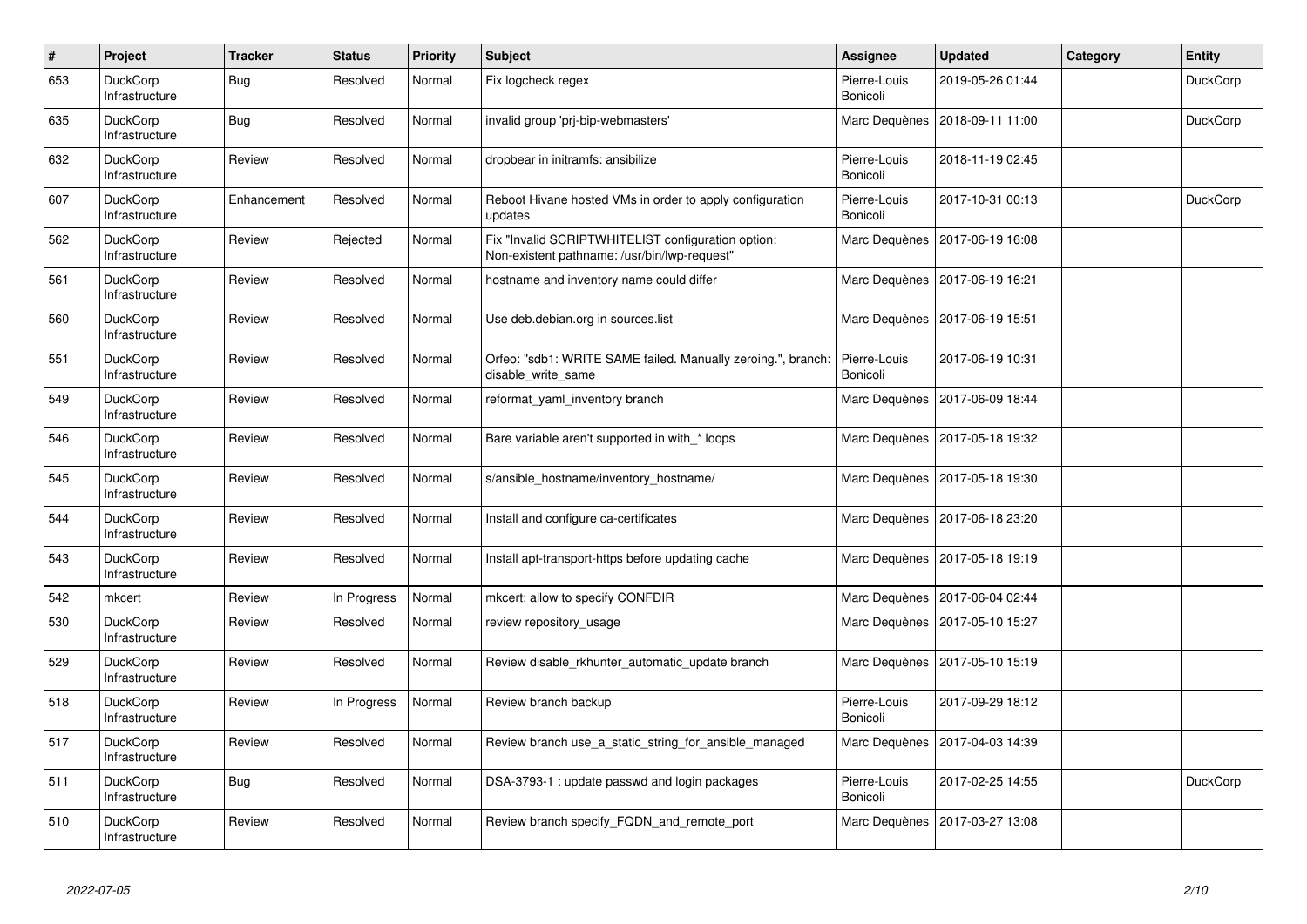| #   | Project                    | <b>Tracker</b> | <b>Status</b> | <b>Priority</b> | <b>Subject</b>                                                                                                                            | <b>Assignee</b>          | <b>Updated</b>   | Category | <b>Entity</b>   |
|-----|----------------------------|----------------|---------------|-----------------|-------------------------------------------------------------------------------------------------------------------------------------------|--------------------------|------------------|----------|-----------------|
| 507 | DuckCorp<br>Infrastructure | Review         | Resolved      | Normal          | Review branch entropy role                                                                                                                | Pierre-Louis<br>Bonicoli | 2017-03-28 17:13 |          |                 |
| 506 | DuckCorp<br>Infrastructure | Bug            | Resolved      | Normal          | Review branch orfeo_remove_old_ip                                                                                                         | Marc Dequènes            | 2017-02-18 01:25 |          | <b>DuckCorp</b> |
| 502 | DuckCorp<br>Infrastructure | Bug            | Resolved      | Normal          | Reboot servers (orfeo, jinta, thorfinn, toushirou)                                                                                        |                          | 2017-02-06 16:11 |          | <b>DuckCorp</b> |
| 488 | DuckCorp<br>Infrastructure | <b>Bug</b>     | Resolved      | Normal          | Apply debian security updates                                                                                                             | Pierre-Louis<br>Bonicoli | 2017-03-01 08:25 |          | <b>DuckCorp</b> |
| 481 | Bip                        | <b>Bug</b>     | In Progress   | Normal          | Fix log level for erroneous messages                                                                                                      | Loïc Gomez               | 2022-03-20 16:57 |          |                 |
| 477 | <b>Bip</b>                 | Bug            | Resolved      | Normal          | error in 'channel name list' function                                                                                                     | Pierre-Louis<br>Bonicoli | 2015-09-11 15:15 |          |                 |
| 460 | DuckCorp<br>Infrastructure | Enhancement    | Resolved      | High            | SSL/TLS: check ciphers                                                                                                                    | DC Admins                | 2017-09-23 09:56 |          | DuckCorp        |
| 432 | Bip                        | Bug            | Resolved      | Normal          | authenticated bip users could stop bip daemon                                                                                             | Pierre-Louis<br>Bonicoli | 2021-10-11 18:03 |          |                 |
| 431 | <b>Bip</b>                 | Bug            | New           | High            | bip is leaking file descriptors                                                                                                           | Loïc Gomez               | 2022-01-03 12:30 |          |                 |
| 352 | <b>Bip</b>                 | Bug            | New           | Normal          | bip & Bitlbee                                                                                                                             |                          | 2014-09-22 20:27 |          |                 |
| 343 | <b>Bip</b>                 | Enhancement    | New           | Normal          | Allow to blreset all queries or all channels                                                                                              | Pierre-Louis<br>Bonicoli | 2022-03-12 05:50 |          |                 |
| 342 | Bip                        | Bug            | New           | Normal          | 'list connections' command doesn't display status of channels                                                                             | Pierre-Louis<br>Bonicoli | 2022-03-12 05:51 |          |                 |
| 341 | Bip                        | Bug            | New           | Normal          | 'bip list connections' command should display queries                                                                                     | Pierre-Louis<br>Bonicoli | 2022-03-20 15:21 |          |                 |
| 339 | Bip                        | Bug            | Rejected      | Normal          | Client side ssl not working                                                                                                               | Pierre-Louis<br>Bonicoli | 2014-07-24 01:56 |          |                 |
| 325 | <b>Bip</b>                 | <b>Bug</b>     | Resolved      | Normal          | Segfault: "/BIP DEL_CONN <connection name="">" and "/BIP<br/>ADD_CONN <connection name=""> <network>"</network></connection></connection> | Pierre-Louis<br>Bonicoli | 2014-12-11 16:46 |          |                 |
| 313 | Bip                        | Bug            | Resolved      | Normal          | Bip fails to build without ssl                                                                                                            | Pierre-Louis<br>Bonicoli | 2013-11-04 08:54 |          |                 |
| 270 | Bip                        | Enhancement    | Resolved      | High            | GIT: use signed tag                                                                                                                       | Marc Dequènes            | 2013-10-19 14:15 |          |                 |
| 269 | <b>Bip</b>                 | <b>Bug</b>     | Resolved      | Urgent          | buffer overflow when number of open file descriptors >=<br>FD SETSIZE                                                                     | Pierre-Louis<br>Bonicoli | 2012-03-02 17:31 |          |                 |
| 265 | Bip                        | Bug            | Resolved      | Normal          | bip segfaults when a client uses a password with a space                                                                                  | <b>Arnaud Cornet</b>     | 2012-01-25 05:20 |          |                 |
| 262 | Bip                        | <b>Bug</b>     | In Progress   | Normal          | using ircnet bip crashes if a channel has two nicks different<br>only by one "~"                                                          | Pierre-Louis<br>Bonicoli | 2013-10-19 12:39 |          |                 |
| 260 | Bip                        | Bug            | New           | Normal          | Bad file descriptor                                                                                                                       | Pierre-Louis<br>Bonicoli | 2014-03-17 11:55 |          |                 |
| 253 | Bip                        | Bug            | Resolved      | Normal          | Build with -Werror                                                                                                                        | Pierre-Louis<br>Bonicoli | 2011-10-04 02:07 |          |                 |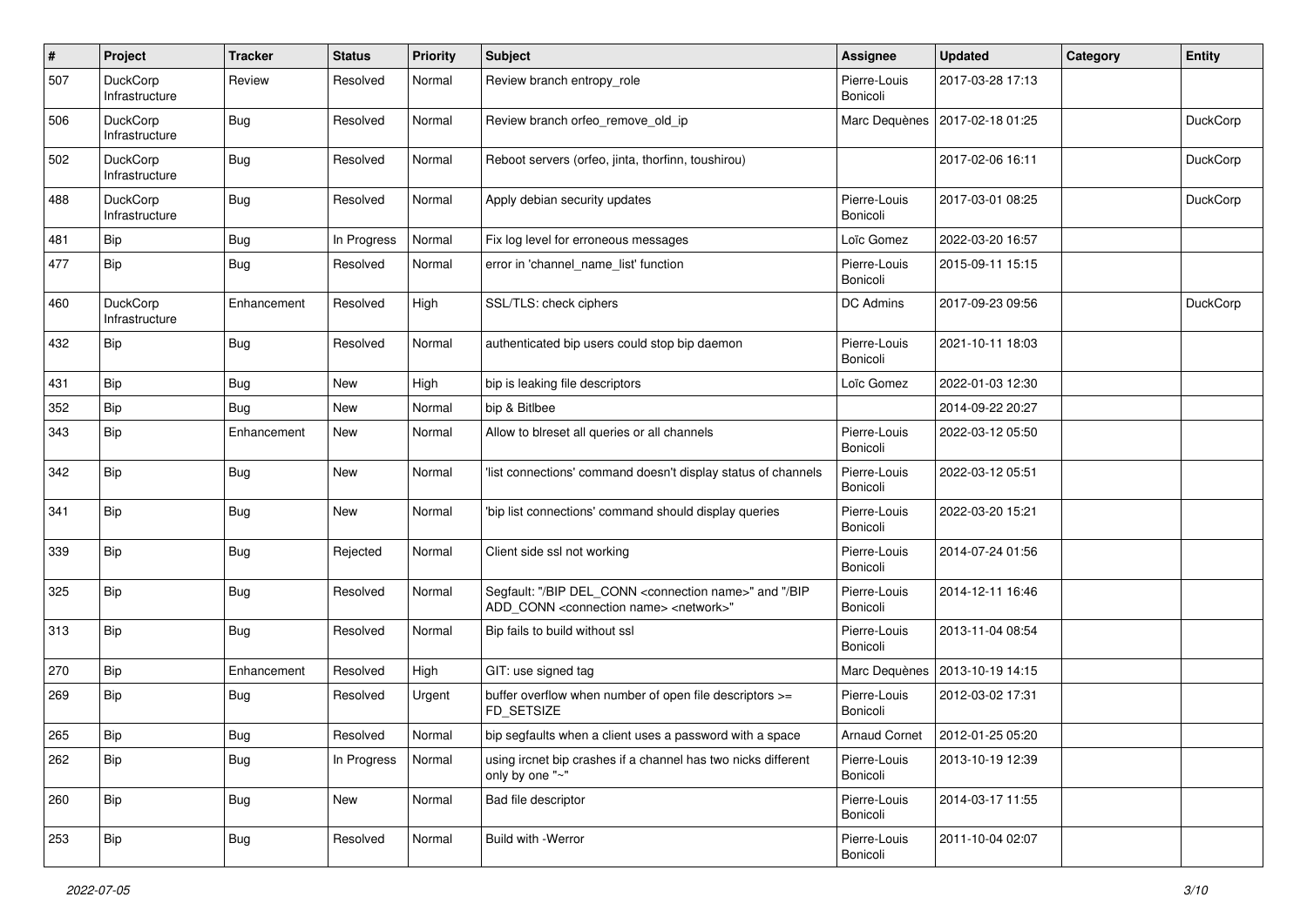| $\pmb{\sharp}$            | Project                           | <b>Tracker</b> | <b>Status</b> | <b>Priority</b> | <b>Subject</b>                                                                                      | Assignee                 | <b>Updated</b>                   | Category          | <b>Entity</b>   |
|---------------------------|-----------------------------------|----------------|---------------|-----------------|-----------------------------------------------------------------------------------------------------|--------------------------|----------------------------------|-------------------|-----------------|
| 212                       | <b>Bip</b>                        | Bug            | Resolved      | Normal          | When global option log is disabled, query are not backlogged                                        | Pierre-Louis<br>Bonicoli | 2011-04-12 01:21                 |                   |                 |
| 211                       | Bip                               | Enhancement    | Resolved      | Normal          | allow to disable logs by connection                                                                 | Pierre-Louis<br>Bonicoli | 2011-04-07 02:38                 |                   |                 |
| 192                       | <b>Bip</b>                        | Bug            | Feedback      | Low             | using "hide ping pong event" in mIRC doesn't work with bip                                          |                          | 2014-01-10 14:59                 |                   |                 |
| 188                       | Bip                               | Bug            | <b>New</b>    | Normal          | "FATAL: Element with key nohar already in hash 5151a968"<br>when netplit occurs                     |                          | 2011-12-20 02:10                 |                   |                 |
| 187                       | <b>Bip</b>                        | <b>Bug</b>     | Resolved      | Normal          | "FATAL: list remove: item not found" when modifying<br>nickname                                     | Pierre-Louis<br>Bonicoli | 2011-01-19 01:13                 |                   |                 |
| 186                       | <b>Bip</b>                        | <b>Bug</b>     | <b>New</b>    | High            | Bip crash after using "/QUOTE BIP TRUST OK" on a new<br>connection                                  |                          | 2013-10-18 18:15                 |                   |                 |
| 185                       | Bip                               | <b>Bug</b>     | Resolved      | Normal          | Build error on armel                                                                                | Pierre-Louis<br>Bonicoli | 2011-01-24 02:49                 |                   |                 |
| 165                       | <b>Bip</b>                        | <b>Bug</b>     | <b>New</b>    | Normal          | doesn't load openssl support for sha-256 digest                                                     | Pierre-Louis<br>Bonicoli | 2022-03-20 03:45                 |                   |                 |
| 6                         | MyCyma                            | Enhancement    | Resolved      | Low             | Per user language                                                                                   | Marc Dequènes            | 2009-03-24 01:30                 | Admin UI          |                 |
| $\ensuremath{\mathsf{3}}$ | MyCyma                            | Cosmetic       | Rejected      | Low             | Upper case acute accent is not correctly displayed                                                  | Marc Dequènes            | 2009-01-04 02:42                 | Admin UI          |                 |
| $\overline{c}$            | MyCyma                            | Cosmetic       | Resolved      | Low             | bad typo / faute de frappe                                                                          | Pierre-Louis<br>Bonicoli | 2008-11-27 20:50                 | Admin UI          |                 |
| $\mathbf{1}$              | MyCyma                            | Bug            | Resolved      | Normal          | size's setting when editing item / valeur de la dimension lors de<br>l'edition d'une oeuvre         | Marc Dequènes            | 2008-11-27 21:11                 | Admin UI          |                 |
| $\mathbf 5$               | MyCyma                            | <b>Bug</b>     | Resolved      | Normal          | Can not modify "technique"/"Support" property                                                       | Marc Dequènes            | 2009-03-23 22:53                 | Database          |                 |
| 654                       | <b>DuckCorp</b><br>Infrastructure | Bug            | Resolved      | Normal          | Anacron job 'cron.daily' on Toushirou: error: skipping<br>"/var/log/zabbix-agent/zabbix agentd.log" | Pierre-Louis<br>Bonicoli | 2019-05-26 01:44                 | Org :: Admin      | <b>DuckCorp</b> |
| 591                       | <b>DuckCorp</b><br>Infrastructure | Review         | In Progress   | Normal          | Commit eb15755f0416e4a07c8e585ec42db79051edb78f                                                     | Pierre-Louis<br>Bonicoli | 2017-09-04 20:21                 | Service :: Backup |                 |
| 590                       | <b>DuckCorp</b><br>Infrastructure | Review         | Resolved      | Normal          | Commit 8fb3e42740e072757925f983e1dbe94953d81e22                                                     | Marc Dequènes            | 2017-08-30 00:39                 | Service :: Backup |                 |
| 589                       | <b>DuckCorp</b><br>Infrastructure | Review         | Resolved      | Normal          | Commit 59ddff7af9b509a46a6716a0b6ced64bf9137fff &<br>e269f5666399b5fc4ee5877445d48ae0a29cdf85       |                          | Marc Dequènes   2017-08-30 00:36 | Service :: Backup |                 |
| 588                       | <b>DuckCorp</b><br>Infrastructure | Review         | Resolved      | Normal          | commit 3eabeec1f38110b8fb669b5d42dc01afee78ecd8                                                     |                          | Marc Dequènes   2017-08-30 00:41 | Service :: Backup |                 |
| 587                       | <b>DuckCorp</b><br>Infrastructure | Review         | Resolved      | Normal          | commit 8018bdee41abdb0891e8adfe8bab97bb33a21a56                                                     |                          | Marc Dequènes   2017-08-29 16:13 | Service :: Backup |                 |
| 586                       | DuckCorp<br>Infrastructure        | Review         | Resolved      | Normal          | Commit 9f59ba5cfc8b0cc1b56c1fbd1b666b2eba464147                                                     | Marc Dequènes            | 2017-08-29 16:13                 | Service :: Backup |                 |
| 585                       | <b>DuckCorp</b><br>Infrastructure | Review         | In Progress   | Normal          | backup duck                                                                                         | Pierre-Louis<br>Bonicoli | 2017-09-29 18:12                 | Service :: Backup |                 |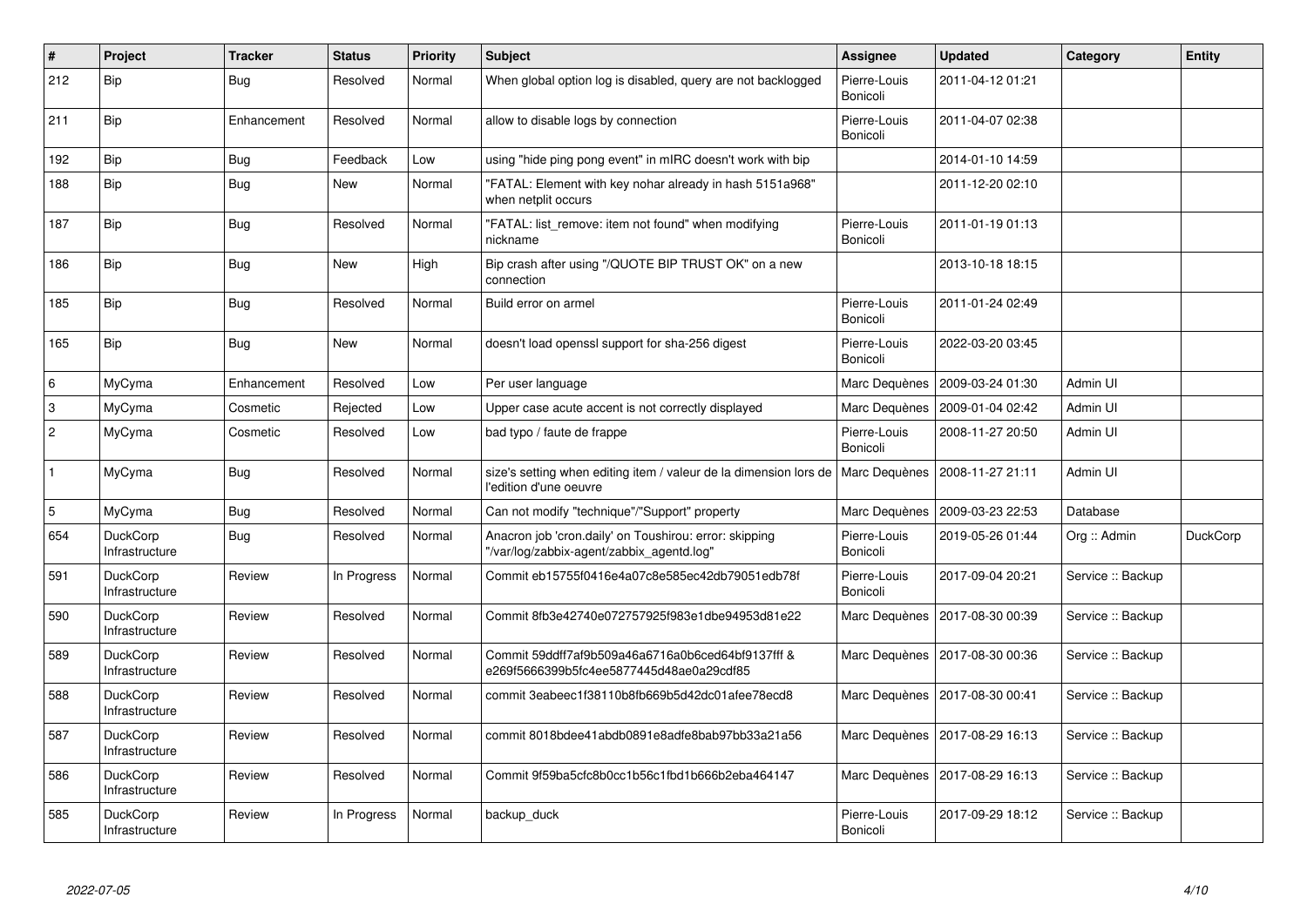| $\#$ | Project                           | <b>Tracker</b> | <b>Status</b> | <b>Priority</b> | <b>Subject</b>                                                                              | <b>Assignee</b>          | <b>Updated</b>   | Category                     | <b>Entity</b>   |
|------|-----------------------------------|----------------|---------------|-----------------|---------------------------------------------------------------------------------------------|--------------------------|------------------|------------------------------|-----------------|
| 584  | DuckCorp<br>Infrastructure        | <b>Bug</b>     | Resolved      | Normal          | Nicecity: allow all DC hosts to connect                                                     | Pierre-Louis<br>Bonicoli | 2017-08-28 12:35 | Service :: Backup            | <b>DuckCorp</b> |
| 583  | <b>DuckCorp</b><br>Infrastructure | Bug            | Resolved      | Normal          | Nicecity: increase rootfs                                                                   | Pierre-Louis<br>Bonicoli | 2017-08-28 12:07 | Service :: Backup            | DuckCorp        |
| 578  | <b>DuckCorp</b><br>Infrastructure | Bug            | Resolved      | Normal          | Nicecity: local lxc-net service overrides the one provided by<br>LXC package                |                          | 2017-08-28 12:05 | Service :: Backup            | DuckCorp        |
| 533  | DuckCorp<br>Infrastructure        | Enhancement    | Resolved      | Normal          | Install a Jessie LXC container with systemd enabled in order to<br>test/validate Burp setup | Pierre-Louis<br>Bonicoli | 2017-07-24 04:55 | Service :: Backup            | DuckCorp        |
| 519  | DuckCorp<br>Infrastructure        | Review         | In Progress   | Normal          | Review burp role                                                                            | Marc Dequènes            | 2017-08-29 04:45 | Service :: Backup            |                 |
| 504  | DuckCorp<br>Infrastructure        | Bug            | Rejected      | Normal          | Backups are failing due to an expired certificate                                           |                          | 2017-04-05 06:46 | Service :: Backup            | <b>DuckCorp</b> |
| 446  | <b>DuckCorp</b><br>Infrastructure | <b>Bug</b>     | Resolved      | Normal          | On Korutopi, Bacula doesn't take care of Owncloud data.                                     | Pierre-Louis<br>Bonicoli | 2015-03-09 01:44 | Service :: Backup            | <b>DuckCorp</b> |
| 441  | DuckCorp<br>Infrastructure        | Bug            | Resolved      | Normal          | bacula-fd daemon on Toushirou seems unreachable from<br>Korutopi                            | Pierre-Louis<br>Bonicoli | 2015-02-18 04:49 | Service :: Backup            | <b>DuckCorp</b> |
| 772  | <b>DuckCorp</b><br>Infrastructure | Bug            | Resolved      | Normal          | toushirou: matrix-appservice-irc.service is failed                                          | Pierre-Louis<br>Bonicoli | 2022-06-15 01:14 | Service ::<br>Communication  | DuckCorp        |
| 606  | DuckCorp<br>Infrastructure        | Bug            | Resolved      | Normal          | Bip service unavailable since Oct 15 (Thorfinn)                                             | Pierre-Louis<br>Bonicoli | 2020-04-04 14:56 | Service:<br>Communication    | MilkyPond       |
| 508  | <b>DuckCorp</b><br>Infrastructure | Enhancement    | Resolved      | Normal          | Communication service with nice mobile client                                               | Marc Dequènes            | 2021-03-27 08:07 | Service:<br>Communication    | <b>DuckCorp</b> |
| 470  | DuckCorp<br>Infrastructure        | Bug            | Resolved      | Normal          | Bind: disable dnssec-lookaside                                                              |                          | 2015-07-28 23:35 | Service: DNS                 | DuckCorp        |
| 453  | DuckCorp<br>Infrastructure        | Enhancement    | Resolved      | Normal          | [SSH] remove DSA keys, SSHFP: add SHA-256 fingerprint                                       | Pierre-Louis<br>Bonicoli | 2015-07-05 15:17 | Service: DNS                 | <b>DuckCorp</b> |
| 524  | <b>DuckCorp</b><br>Infrastructure | Bug            | Resolved      | Normal          | Toushirou: /var/log/proftpd/tls.log not rotated                                             | Pierre-Louis<br>Bonicoli | 2020-04-19 06:58 | Service :: FTP               | <b>DuckCorp</b> |
| 501  | DuckCorp<br>Infrastructure        | Enhancement    | Resolved      | Normal          | Migration from owncloud to nextcloud                                                        | Marc Dequènes            | 2017-06-04 02:58 | Service:<br>Groupware        | DuckCorp        |
| 619  | <b>DuckCorp</b><br>Infrastructure | Bug            | Resolved      | Normal          | LDAP servers: install slapd                                                                 | Marc Dequènes            | 2018-05-24 05:56 | Service :: IS / AAA /<br>PKI | DuckCorp        |
| 541  | DuckCorp<br>Infrastructure        | Review         | Resolved      | Normal          | Review template client cert branch                                                          | Marc Dequènes            | 2017-05-11 19:40 | Service :: IS / AAA /<br>PKI |                 |
| 478  | DuckCorp<br>Infrastructure        | Enhancement    | Resolved      | Normal          | mkcert: Increase the length of RSA key                                                      | Pierre-Louis<br>Bonicoli | 2015-09-15 15:53 | Service: IS / AAA /<br>PKI   | DuckCorp        |
| 421  | DuckCorp<br>Infrastructure        | Bug            | Resolved      | Normal          | nslcd service has stopped working                                                           | Pierre-Louis<br>Bonicoli | 2020-04-19 06:57 | Service :: IS / AAA /<br>PKI | DuckCorp        |
| 767  | DuckCorp<br>Infrastructure        | <b>Bug</b>     | New           | Normal          | mailman3-web internal error                                                                 |                          | 2022-03-27 21:54 | Service :: Mail              | DuckCorp        |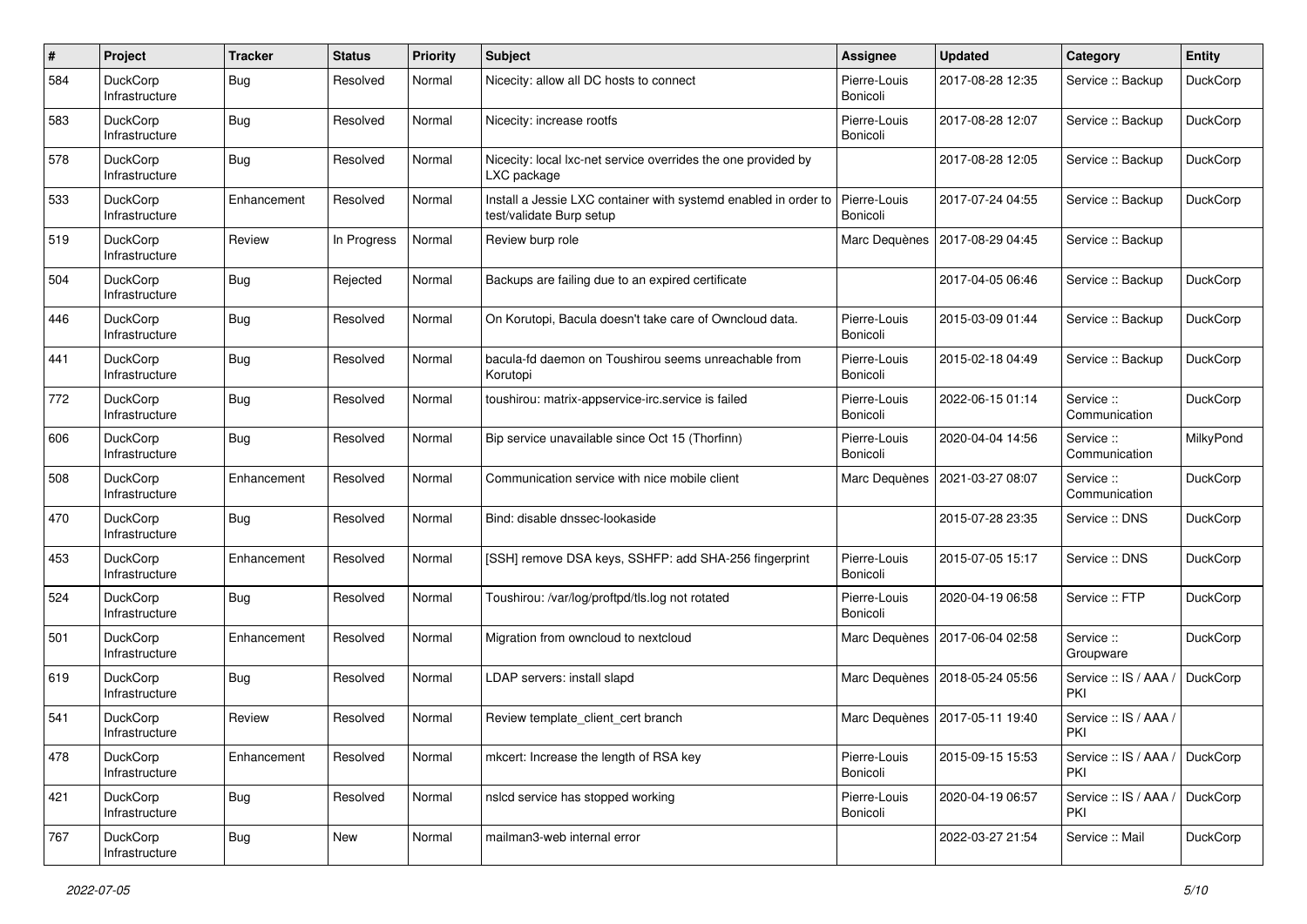| $\sharp$ | Project                           | <b>Tracker</b> | <b>Status</b> | <b>Priority</b> | <b>Subject</b>                                                                                                                                                 | Assignee                 | <b>Updated</b>   | Category                  | Entity          |
|----------|-----------------------------------|----------------|---------------|-----------------|----------------------------------------------------------------------------------------------------------------------------------------------------------------|--------------------------|------------------|---------------------------|-----------------|
| 766      | <b>DuckCorp</b><br>Infrastructure | Bug            | Resolved      | Normal          | Orfeo postman[1643199]:<br>/usr/lib/ruby/vendor ruby/rubygems/core ext/kernel require.rb:<br>85:in 'require': cannot load such file -- active Idap (LoadError) |                          | 2022-03-27 21:36 | Service :: Mail           | <b>DuckCorp</b> |
| 644      | DuckCorp<br>Infrastructure        | Bug            | Resolved      | Normal          | Fail2ban bans me every time i use lists.duckcorp.org                                                                                                           | Pierre-Louis<br>Bonicoli | 2019-05-08 18:35 | Service :: Mail           | <b>DuckCorp</b> |
| 633      | <b>DuckCorp</b><br>Infrastructure | Bug            | Resolved      | Normal          | "/var/log/spoolinger/spoolinger.log" is not rotated                                                                                                            | Marc Dequènes            | 2020-04-19 06:59 | Service :: Mail           | <b>DuckCorp</b> |
| 605      | <b>DuckCorp</b><br>Infrastructure | Bug            | Rejected      | Normal          | No mail since 2017-10-15 07:00:02                                                                                                                              | Pierre-Louis<br>Bonicoli | 2018-06-08 19:46 | Service :: Mail           | <b>DuckCorp</b> |
| 574      | <b>DuckCorp</b><br>Infrastructure | Enhancement    | Resolved      | Normal          | Call /usr/share/roundcube/bin/cleandb.sh in a cron job                                                                                                         | Marc Dequènes            | 2017-07-12 12:05 | Service :: Mail           | <b>DuckCorp</b> |
| 513      | <b>DuckCorp</b><br>Infrastructure | Bug            | Resolved      | Normal          | Mailman: DMARC checks are enabled and could fail                                                                                                               |                          | 2017-02-28 15:31 | Service :: Mail           | <b>DuckCorp</b> |
| 512      | <b>DuckCorp</b><br>Infrastructure | Bug            | Resolved      | Normal          | Orfeo - postfix - remove workaround                                                                                                                            | Pierre-Louis<br>Bonicoli | 2017-03-01 08:17 | Service :: Mail           | <b>DuckCorp</b> |
| 493      | <b>DuckCorp</b><br>Infrastructure | Enhancement    | Resolved      | Normal          | postfix: value of strict_mime_encoding_domain parameter                                                                                                        | Pierre-Louis<br>Bonicoli | 2016-05-29 16:34 | Service :: Mail           | <b>DuckCorp</b> |
| 451      | <b>DuckCorp</b><br>Infrastructure | Bug            | Rejected      | Normal          | postfix and LDAP errors: Idap:/etc/postfix/Idap redirs.cf lookup<br>error                                                                                      |                          | 2020-04-19 06:57 | Service: Mail             | <b>DuckCorp</b> |
| 443      | <b>DuckCorp</b><br>Infrastructure | Bug            | New           | Normal          | clamav@hq.duckcorp.org: User unknown in virtual alias table                                                                                                    |                          | 2018-04-28 08:26 | Service :: Mail           | DuckLand        |
| 438      | <b>DuckCorp</b><br>Infrastructure | Bug            | Resolved      | Normal          | Synchronize content of /etc/postfix/transport (orfeo, toushirou)                                                                                               | Pierre-Louis<br>Bonicoli | 2015-02-11 00:38 | Service :: Mail           | <b>DuckCorp</b> |
| 429      | <b>DuckCorp</b><br>Infrastructure | Enhancement    | Resolved      | Normal          | remove dnsbl.ahbl.org from policyd-weight.conf                                                                                                                 | Pierre-Louis<br>Bonicoli | 2015-01-12 00:59 | Service :: Mail           | <b>DuckCorp</b> |
| 717      | <b>DuckCorp</b><br>Infrastructure | Bug            | Resolved      | Normal          | toushirou: new body                                                                                                                                            |                          | 2021-02-20 18:46 | Service :: Network        | <b>DuckCorp</b> |
| 696      | <b>DuckCorp</b><br>Infrastructure | Enhancement    | Resolved      | Normal          | New VM for sup/Zabbix                                                                                                                                          | Pierre-Louis<br>Bonicoli | 2020-05-18 09:55 | Service ::<br>Supervision | <b>DuckCorp</b> |
| 771      | <b>DuckCorp</b><br>Infrastructure | <b>Bug</b>     | Resolved      | Normal          | Toushirou: leftovers related to 00d55fd3 (apache2 & logrotate<br>failures)                                                                                     | Pierre-Louis<br>Bonicoli | 2022-06-05 20:45 | Service :: Web            | <b>DuckCorp</b> |
| 770      | <b>DuckCorp</b><br>Infrastructure | Enhancement    | Resolved      | Normal          | redmine dc: delete spam accounts                                                                                                                               | Pierre-Louis<br>Bonicoli | 2022-04-19 22:10 | Service: Web              | <b>DuckCorp</b> |
| 759      | DuckCorp<br>Infrastructure        | Bug            | In Progress   | Normal          | redmine instances don't send any notification                                                                                                                  | Pierre-Louis<br>Bonicoli | 2022-06-22 04:12 | Service: Web              | <b>DuckCorp</b> |
| 754      | DuckCorp<br>Infrastructure        | Bug            | Resolved      | Normal          | Redmine: unable to use some unicode unicode character in<br>comment                                                                                            | Pierre-Louis<br>Bonicoli | 2022-03-14 04:05 | Service :: Web            | <b>DuckCorp</b> |
| 742      | <b>DuckCorp</b><br>Infrastructure | Bug            | Resolved      | Normal          | NextCloud: fix security warning related to unused imported<br>user cert                                                                                        | Pierre-Louis<br>Bonicoli | 2021-11-02 15:53 | Service :: Web            | <b>DuckCorp</b> |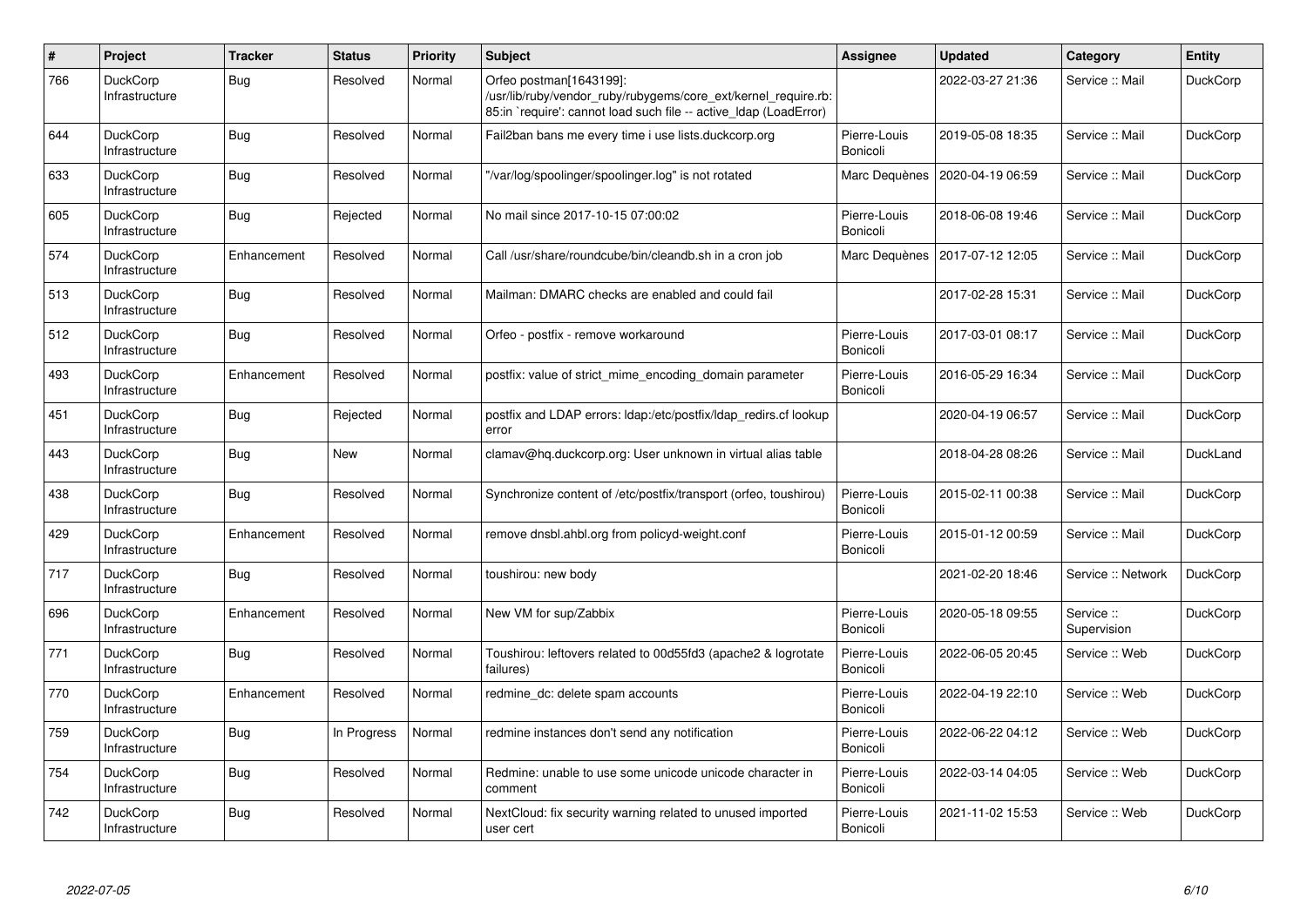| #   | Project                           | <b>Tracker</b> | <b>Status</b> | <b>Priority</b> | Subject                                                                              | <b>Assignee</b>          | <b>Updated</b>   | Category       | <b>Entity</b>   |
|-----|-----------------------------------|----------------|---------------|-----------------|--------------------------------------------------------------------------------------|--------------------------|------------------|----------------|-----------------|
| 741 | <b>DuckCorp</b><br>Infrastructure | Bug            | Resolved      | Normal          | Redmine: "Incomplete response received from application"                             | Marc Dequènes            | 2021-11-16 05:34 | Service :: Web | <b>DuckCorp</b> |
| 740 | <b>DuckCorp</b><br>Infrastructure | Bug            | Resolved      | Normal          | admin settings not available using my admin account                                  | Pierre-Louis<br>Bonicoli | 2021-11-02 16:00 | Service :: Web | <b>DuckCorp</b> |
| 731 | <b>DuckCorp</b><br>Infrastructure | Tracking       | Blocked       | Normal          | redmine: disable usage of non-free gravatar service                                  | Pierre-Louis<br>Bonicoli | 2021-11-16 05:55 | Service :: Web | <b>DuckCorp</b> |
| 729 | <b>DuckCorp</b><br>Infrastructure | Bug            | Resolved      | Normal          | ddns.duckcorp.org: HTTP error 500                                                    | Pierre-Louis<br>Bonicoli | 2021-08-18 03:33 | Service :: Web | DuckCorp        |
| 727 | <b>DuckCorp</b><br>Infrastructure | Bug            | Resolved      | Normal          | Websites using ProxyPass directives fail with HTTP error 500                         | Marc Dequènes            | 2021-07-09 12:10 | Service :: Web | DuckCorp        |
| 719 | <b>DuckCorp</b><br>Infrastructure | Enhancement    | Rejected      | Normal          | redmine role depends on unversioned patches                                          |                          | 2021-02-20 18:33 | Service :: Web | <b>DuckCorp</b> |
| 718 | <b>DuckCorp</b><br>Infrastructure | <b>Bug</b>     | Resolved      | Normal          | redmine: unable to register a new account                                            | Marc Dequènes            | 2021-09-11 23:39 | Service: Web   | <b>DuckCorp</b> |
| 634 | <b>DuckCorp</b><br>Infrastructure | Review         | Resolved      | Normal          | tt-rss Ansibilize logrotate configuration                                            | Marc Dequènes            | 2018-09-11 11:12 | Service :: Web |                 |
| 525 | <b>DuckCorp</b><br>Infrastructure | Bug            | Resolved      | Normal          | Toushirou: /var/log/apache2/* remove delaycompress                                   | Pierre-Louis<br>Bonicoli | 2020-04-19 06:58 | Service :: Web | <b>DuckCorp</b> |
| 465 | <b>DuckCorp</b><br>Infrastructure | Bug            | Resolved      | Normal          | qwebirc: use SSL                                                                     | Pierre-Louis<br>Bonicoli | 2015-07-17 14:45 | Service: Web   | MilkyPond       |
| 444 | <b>DuckCorp</b><br>Infrastructure | Bug            | Resolved      | Normal          | Owncould: documents shared by links are unavailable<br>(not-admin logged users only) | Pierre-Louis<br>Bonicoli | 2015-02-26 03:44 | Service :: Web | MilkyPond       |
| 774 | <b>DuckCorp</b><br>Infrastructure | Bug            | Resolved      | Normal          | slapd service was stopped on toushirou                                               | Pierre-Louis<br>Bonicoli | 2022-06-27 07:24 | System :: Base | <b>DuckCorp</b> |
| 747 | <b>DuckCorp</b><br>Infrastructure | <b>Bug</b>     | Resolved      | Normal          | srv_firewalling: invalid port/service `ircd-aux'/`ircd-ssl' specified<br>(Toushirou) | Marc Dequènes            | 2021-12-15 08:59 | System :: Base | <b>DuckCorp</b> |
| 745 | <b>DuckCorp</b><br>Infrastructure | Enhancement    | New           | Normal          | ban IPs that try to authenticate with a nonexistent user                             | Pierre-Louis<br>Bonicoli | 2022-06-22 04:23 | System :: Base | <b>DuckCorp</b> |
| 744 | <b>DuckCorp</b><br>Infrastructure | <b>Bug</b>     | In Progress   | Normal          | Remove obsolete Buster packages                                                      | Pierre-Louis<br>Bonicoli | 2022-06-22 04:21 | System :: Base | <b>DuckCorp</b> |
| 713 | <b>DuckCorp</b><br>Infrastructure | Bug            | New           | Normal          | orfeo: smartd misconfigured                                                          |                          | 2020-09-28 11:50 | System :: Base | <b>DuckCorp</b> |
| 712 | <b>DuckCorp</b><br>Infrastructure | Review         | Resolved      | Normal          | Fix 'ipaddr' Jinja filter usage and avoid a fork                                     | Marc Dequènes            | 2020-10-28 11:43 | System :: Base |                 |
| 686 | DuckCorp<br>Infrastructure        | Review         | Resolved      | Normal          | enable fstrim                                                                        | Marc Dequènes            | 2020-02-19 18:46 | System :: Base |                 |
| 622 | <b>DuckCorp</b><br>Infrastructure | <b>Bug</b>     | Resolved      | Normal          | httpd package shoud be installed first                                               | Marc Dequènes            | 2018-04-27 10:39 | System :: Base | <b>DuckCorp</b> |
| 621 | <b>DuckCorp</b><br>Infrastructure | Review         | Resolved      | Normal          | Review use present instead of installed                                              | Marc Dequènes            | 2018-04-27 09:53 | System :: Base |                 |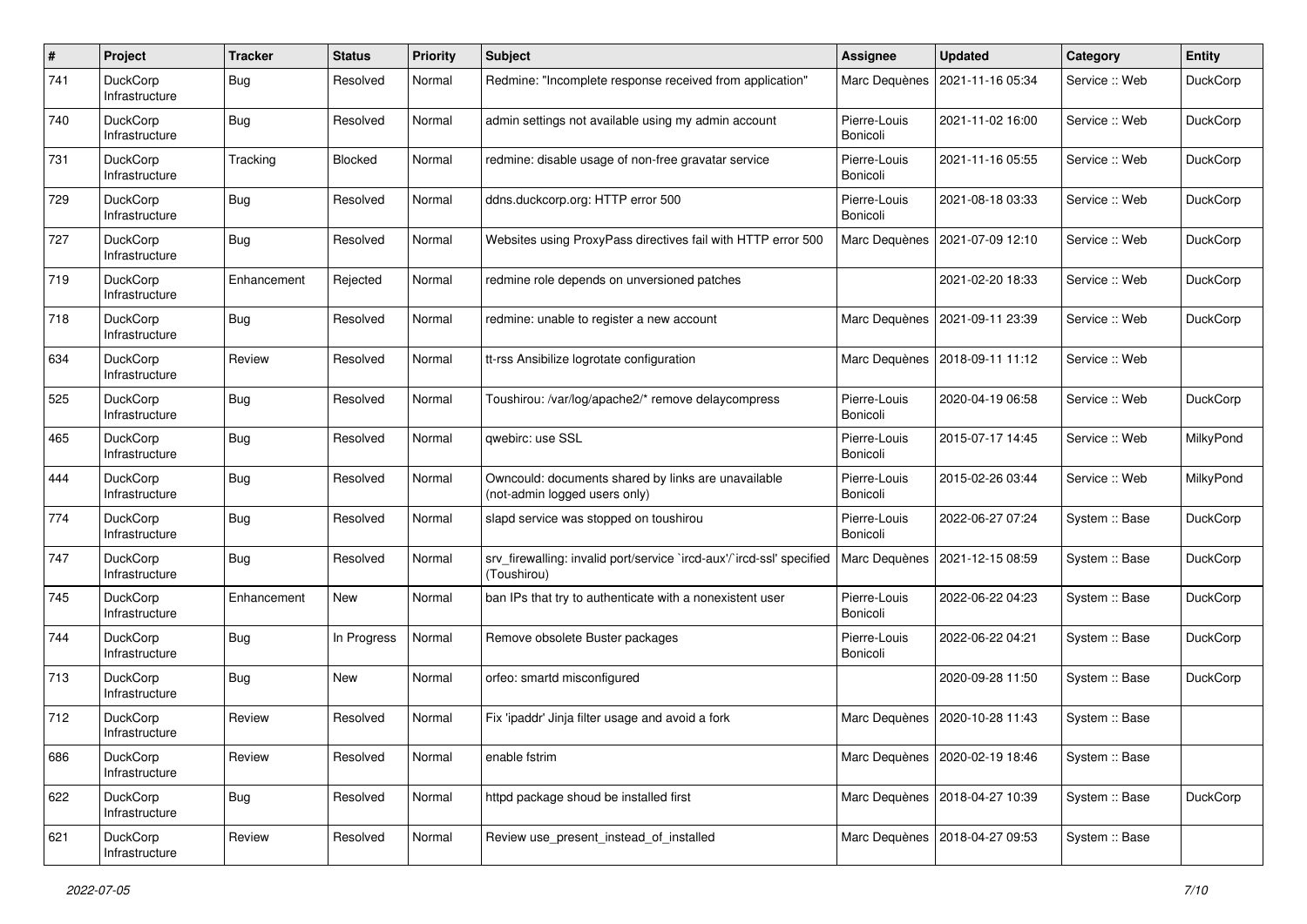| $\#$ | Project                           | <b>Tracker</b> | <b>Status</b> | <b>Priority</b> | <b>Subject</b>                                                           | <b>Assignee</b>          | <b>Updated</b>                   | Category           | <b>Entity</b>   |
|------|-----------------------------------|----------------|---------------|-----------------|--------------------------------------------------------------------------|--------------------------|----------------------------------|--------------------|-----------------|
| 620  | DuckCorp<br>Infrastructure        | Review         | Resolved      | Normal          | review: fix py3 compat use items                                         | Marc Dequènes            | 2018-04-27 09:52                 | System :: Base     |                 |
| 617  | <b>DuckCorp</b><br>Infrastructure | Bug            | Resolved      | Normal          | dc-monitoring Ansible role: Group trusted-proc does not exist            | Marc Dequènes            | 2018-04-28 12:26                 | System :: Base     | <b>DuckCorp</b> |
| 615  | DuckCorp<br>Infrastructure        | Enhancement    | Rejected      | Normal          | new Toushirou: configuration migration                                   |                          | 2018-11-21 08:07                 | System :: Base     | <b>DuckCorp</b> |
| 608  | <b>DuckCorp</b><br>Infrastructure | Bug            | New           | Normal          | debsecan mail configuration problem (Thorfinn, Jinta and<br>Toushirou)   |                          | 2017-12-01 08:11                 | System :: Base     | DuckCorp        |
| 548  | DuckCorp<br>Infrastructure        | Bug            | Resolved      | Normal          | Toushirou: /etc/logrotate.d/ddns is ignored by logrotate                 | Marc Dequènes            | 2017-06-19 10:56                 | System :: Base     | DuckCorp        |
| 531  | DuckCorp<br>Infrastructure        | Bug            | In Progress   | Normal          | Logcheck on Elwing seems unable to send mail                             | Marc Dequènes            | 2017-07-27 20:39                 | System :: Base     | DuckLand        |
| 523  | DuckCorp<br>Infrastructure        | Bug            | Resolved      | Normal          | Toushirou: log aren't rotated                                            | Pierre-Louis<br>Bonicoli | 2017-06-19 10:52                 | System :: Base     | <b>DuckCorp</b> |
| 515  | DuckCorp<br>Infrastructure        | Enhancement    | In Progress   | Normal          | Orfeo: increase log retention                                            | Marc Dequènes            | 2020-04-12 17:23                 | System :: Base     | <b>DuckCorp</b> |
| 489  | <b>DuckCorp</b><br>Infrastructure | Bug            | Resolved      | Normal          | concurrency between fail2ban firewalling init script                     | Pierre-Louis<br>Bonicoli | 2016-10-17 01:27                 | System :: Base     | <b>DuckCorp</b> |
| 469  | DuckCorp<br>Infrastructure        | <b>Bug</b>     | Resolved      | Normal          | systemd[1]: Failed to set memory.limit_in_bytes on : Invalid<br>argument |                          | 2017-07-20 10:03                 | System :: Base     | <b>DuckCorp</b> |
| 769  | <b>DuckCorp</b><br>Infrastructure | Bug            | Rejected      | Normal          | Toushirou get stuck randomly at boot                                     |                          | 2022-06-07 06:44                 | System :: Hardware | <b>DuckCorp</b> |
| 739  | DuckCorp<br>Infrastructure        | <b>Bug</b>     | Resolved      | Normal          | nicecity host: fan replacement                                           | Pierre-Louis<br>Bonicoli | 2021-10-26 22:05                 | System :: Hardware | <b>DuckCorp</b> |
| 614  | DuckCorp<br>Infrastructure        | Enhancement    | Resolved      | Normal          | new Toushirou: Install system disks                                      | Pierre-Louis<br>Bonicoli | 2018-08-26 01:23                 | System :: Hardware | DuckCorp        |
| 612  | <b>DuckCorp</b><br>Infrastructure | Enhancement    | Resolved      | Normal          | new Toushirou: check disks                                               | Pierre-Louis<br>Bonicoli | 2018-08-26 01:34                 | System :: Hardware | DuckCorp        |
| 773  | DuckCorp<br>Infrastructure        | Enhancement    | New           | Low             | Investigate Kea usage                                                    |                          | 2022-06-26 13:59                 | System :: Network  | DuckCorp        |
| 768  | DuckCorp<br>Infrastructure        | External       | Resolved      | Normal          | Perte du xco Oxymium/Nerim à PA3 le 14/04                                | DC Admins                | 2022-04-16 01:15                 | System :: Network  |                 |
| 711  | DuckCorp<br>Infrastructure        | Review         | Resolved      | Normal          | Allow to connect to services hosted on Orthos while being at<br>Conde    | Marc Dequènes            | 2020-09-28 11:55                 | System :: Network  |                 |
| 616  | <b>DuckCorp</b><br>Infrastructure | Enhancement    | Resolved      | Normal          | Configure /etc/udev/rules.d/70-persistent-net.rules                      |                          | Marc Dequènes   2019-05-02 16:48 | System :: Network  | <b>DuckCorp</b> |
| 509  | DuckCorp<br>Infrastructure        | <b>Bug</b>     | Resolved      | Normal          | Review branch add iface korutopi                                         | Marc Dequènes            | 2017-03-07 22:14                 | System :: Network  | DuckCorp        |
| 505  | DuckCorp<br>Infrastructure        | <b>Bug</b>     | Resolved      | Normal          | Orfeo: Remove old IPv4                                                   | DC Admins                | 2017-03-01 08:20                 | System :: Network  | DuckCorp        |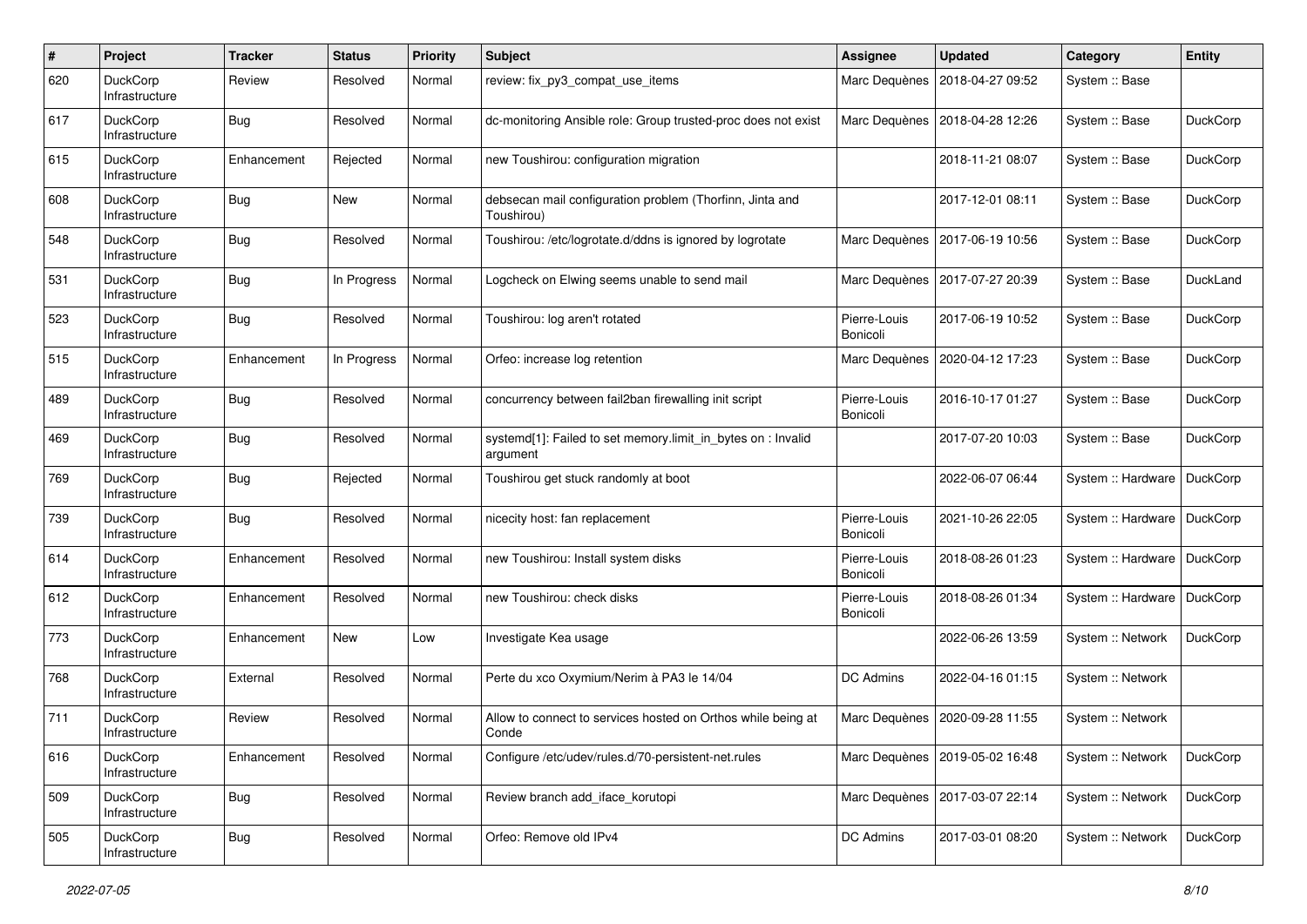| $\#$ | Project                    | <b>Tracker</b> | <b>Status</b> | <b>Priority</b> | Subject                                                                    | Assignee                 | <b>Updated</b>   | Category            | Entity          |
|------|----------------------------|----------------|---------------|-----------------|----------------------------------------------------------------------------|--------------------------|------------------|---------------------|-----------------|
| 503  | DuckCorp<br>Infrastructure | Bug            | Resolved      | Normal          | Orfeo: new IPv4                                                            | Pierre-Louis<br>Bonicoli | 2017-03-01 08:22 | System :: Network   | <b>DuckCorp</b> |
| 395  | UFWI                       | Bug            | New           | Normal          | Display an error when configuration and ssl files are absent               |                          | 2014-11-25 23:32 | ufwi-authd          |                 |
| 393  | UFWI                       | <b>Bug</b>     | <b>New</b>    | Normal          | Rename modules configurations files                                        |                          | 2014-11-25 23:30 | ufwi-authd          |                 |
| 391  | <b>UFWI</b>                | Enhancement    | New           | Normal          | Add libev 4.0 support                                                      |                          | 2014-11-25 23:29 | ufwi-authd          |                 |
| 389  | <b>UFWI</b>                | Enhancement    | New           | Normal          | Fix multi_mode plugin                                                      |                          | 2014-11-25 23:28 | ufwi-authd          |                 |
| 388  | <b>UFWI</b>                | Enhancement    | <b>New</b>    | Normal          | SELinux support                                                            |                          | 2014-11-25 23:28 | ufwi-authd          |                 |
| 377  | <b>UFWI</b>                | <b>Bug</b>     | New           | Normal          | Non blockant calls to filterd are done, but ufwi-ssl don't support<br>them |                          | 2014-11-25 23:22 | ufwi-authd          |                 |
| 376  | UFWI                       | <b>Bug</b>     | <b>New</b>    | Normal          | Split filterd and client's certificates options in conf file               |                          | 2014-11-25 23:22 | ufwi-authd          |                 |
| 375  | <b>UFWI</b>                | Enhancement    | New           | Normal          | Debian packaging                                                           |                          | 2014-11-25 23:22 | ufwi-authd          |                 |
| 374  | <b>UFWI</b>                | Enhancement    | New           | Normal          | Option to specify TLS session renegotiation frequency                      |                          | 2014-11-25 23:22 | ufwi-authd          |                 |
| 373  | UFWI                       | Enhancement    | New           | Normal          | Option to specify authorized cipher list                                   |                          | 2014-11-25 23:21 | ufwi-authd          |                 |
| 372  | <b>UFWI</b>                | Enhancement    | New           | Normal          | Option to perform certificates DN check                                    |                          | 2014-11-25 23:21 | ufwi-authd          |                 |
| 371  | <b>UFWI</b>                | Bug            | <b>New</b>    | Normal          | Test under Valgrind                                                        |                          | 2014-11-25 23:21 | ufwi-authd          |                 |
| 370  | <b>UFWI</b>                | Bug            | New           | Normal          | Test CRL handling                                                          |                          | 2014-11-25 23:21 | ufwi-authd          |                 |
| 418  | <b>UFWI</b>                | Bug            | Resolved      | Normal          | Erreur configure - make                                                    |                          | 2014-11-25 23:48 | ufwi-base           |                 |
| 378  | <b>UFWI</b>                | Enhancement    | <b>New</b>    | Normal          | Debian packaging                                                           |                          | 2014-11-25 23:23 | ufwi-base           |                 |
| 386  | <b>UFWI</b>                | Enhancement    | New           | Normal          | Authentication without Java                                                |                          | 2014-11-25 23:27 | ufwi-captive-portal |                 |
| 385  | <b>UFWI</b>                | Bug            | New           | Normal          | Put back config files                                                      |                          | 2014-11-25 23:26 | ufwi-client         |                 |
| 379  | <b>UFWI</b>                | Enhancement    | New           | Normal          | Debian packaging                                                           |                          | 2014-11-25 23:24 | ufwi-client         |                 |
| 369  | <b>UFWI</b>                | Enhancement    | New           | Normal          | Password protected certificates support                                    |                          | 2014-11-25 23:20 | ufwi-client         |                 |
| 368  | UFWI                       | Enhancement    | <b>New</b>    | Normal          | Option to specify TLS session renegotiation frequency                      |                          | 2014-11-25 23:20 | ufwi-client         |                 |
| 367  | <b>UFWI</b>                | Enhancement    | New           | Normal          | Option to specify authorized cipher list                                   |                          | 2014-11-25 23:19 | ufwi-client         |                 |
| 366  | <b>UFWI</b>                | Enhancement    | New           | Normal          | Option to perform certificates DN check                                    |                          | 2014-11-25 23:19 | ufwi-client         |                 |
| 365  | <b>UFWI</b>                | <b>Bug</b>     | New           | Normal          | Test under Valgrind                                                        |                          | 2014-11-25 23:19 | ufwi-client         |                 |
| 364  | <b>UFWI</b>                | Bug            | New           | Normal          | Test CRL handling                                                          |                          | 2014-11-25 03:05 | ufwi-client         |                 |
| 380  | UFWI                       | Bug            | <b>New</b>    | Normal          | Debian packaging                                                           |                          | 2014-11-25 23:24 | ufwi-clientlib      |                 |
| 411  | UFWI                       | <b>Bug</b>     | New           | Normal          | About window                                                               |                          | 2014-11-25 23:39 | ufwi-conf           |                 |
| 410  | UFWI                       | <b>Bug</b>     | New           | Normal          | Remove references to NuConfMainWindow.minimalMode                          |                          | 2014-11-25 23:38 | ufwi-conf           |                 |
| 409  | <b>UFWI</b>                | <b>Bug</b>     | New           | Normal          | Remove the update module                                                   |                          | 2014-11-25 23:38 | ufwi-conf           |                 |
| 408  | UFWI                       | <b>Bug</b>     | New           | Normal          | Remove the license module                                                  |                          | 2014-11-25 23:38 | ufwi-conf           |                 |
| 407  | <b>UFWI</b>                | Bug            | New           | Normal          | [contact] Non translated mail messages                                     |                          | 2014-11-25 23:38 | ufwi-conf           |                 |
| 402  | UFWI                       | <b>Bug</b>     | New           | Normal          | Fix permissions of installed files                                         |                          | 2014-11-25 23:36 | ufwi-conf           |                 |